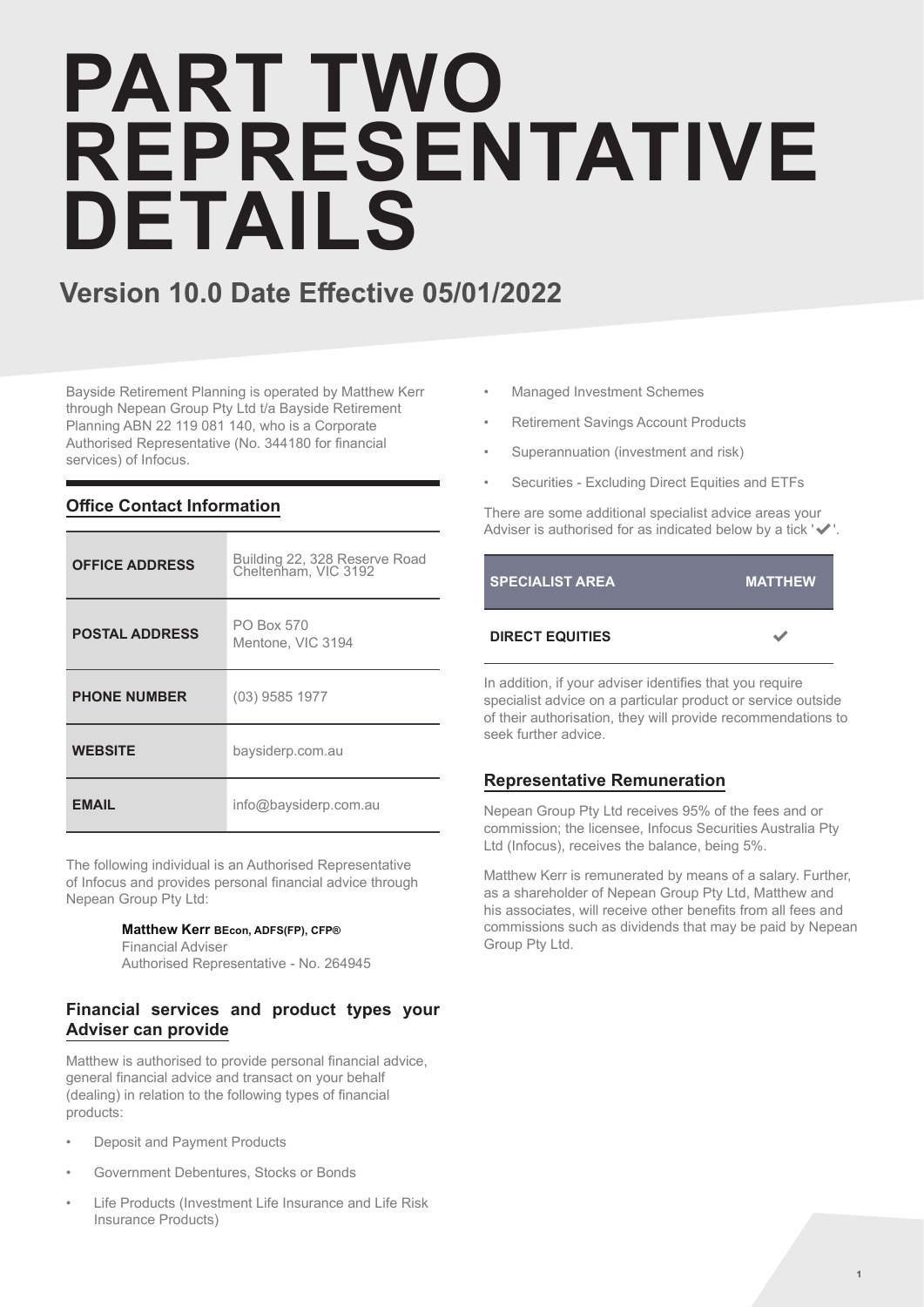## **HOW WILL I PAY FOR SERVICES PROVIDED?**

A breakdown of the types of payments we may receive is set out in the following.

Initial advice fees may be invoiced directly or collected from the product. Such fees include:

**Initial Consultation** - No fee is charged for an initial consultation with your Adviser.

**Advice Preparation** - This includes the costs associated with the enquiries made to collect and confirm your circumstances and financial position, the research and analysis of suitable strategies to achieve your goals and objectives, investment and product selection and suitability to your needs and goals as well as amalgamating this into your financial plan and presenting it to you. This fee will vary based on the complexity and type of strategy. Your Adviser will discuss this with you prior to commencement, to ensure you can make an informed decision.

This fee may be based on a hourly rate of between \$165 and \$220 per hour. Alternatively, we may charge a set fee between \$2,200 to \$5,500, for preparation of a SoA.

**INITIAL** 

**ADVICE FEES**

**ADVICE FEES** 

Additional fees may sometimes be charged when you take up our ongoing services, or invest in retail products through us. Any ongoing service fees that we charge will be detailed in your advice document and client service agreement.

Ongoing fees may be charged based on a fixed dollar amount, the value of the funds invested, or a combination depending on the methodology agreed to in your client service agreement. Ongoing fees will be agreed with you and can range from 0.20% to 0.60% p.a., charged monthly.

Alternatively, an Adviser service fee of up to 2.2% of funds under management (e.g. if your investment amount is \$100,000, then Infocus may receive up to \$2,200pa). These fees will typically be paid on an ongoing basis while the investment is still in place.

**HOURLY RATE HOURLY RATE** DIRECT CHARGES **DIRECT CHARGES**

We may charge for agreed services based on a hourly rate of between \$165 and \$220 per hour or up to a maximum total fee of \$2,200.

Ad-hoc services can be provided on an as needs basis. Fees will be agreed before any work commences.